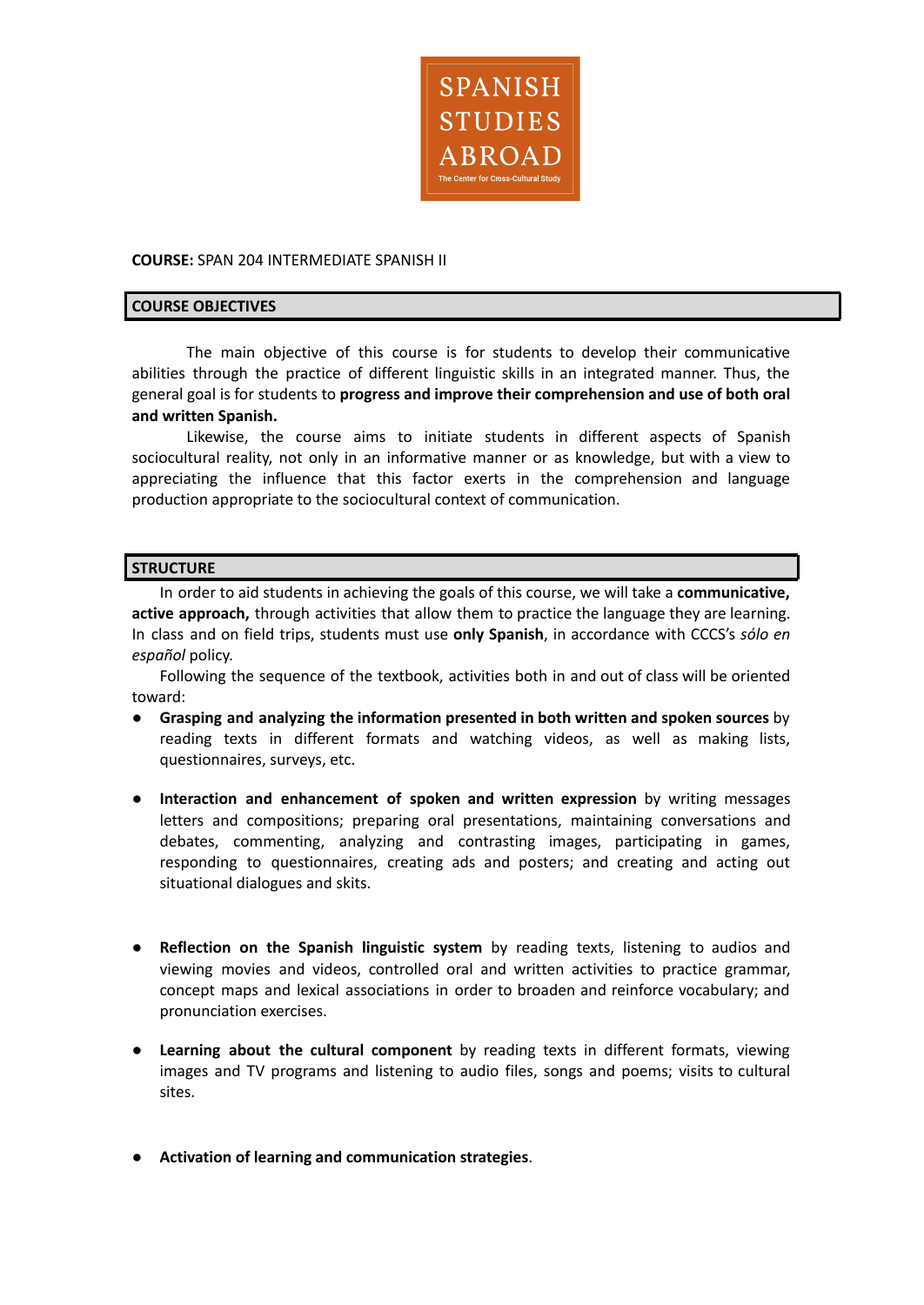

Throughout the course, the instructor will plan and organize the work, guiding, observing, supporting and informing students in their learning process while modeling the information conveyed.

Classwork will be carried out **individually, in pairs and in groups**, through meaningful activities. In this sense, though we will follow the sequence of the textbook in the introduction of the topics, we will also take a flexible approach, focusing on topics of special interest to the group as a whole, as a way of fostering students' motivation and involvement in the learning process.

We will practice in **an integrated manner** the skills of language reception and production (oral and written communication, oral comprehension, reading comprehension, oral expression, written expression).

In order to develop **written expression,** in addition to texts written during class, students must complete **two compositions** following the guidelines established in CCCS's *Writing Program.* These assignments will be detailed in the coursebook. Compositions should be 200-250 words long. These are the steps for completing the composition:

- Contextualization, presentation and analysis of the linguistic model.
- Outline and development of the first draft.
- Handing in the first draft.
- Self-correction using symbols.
- **Revision and final version**

Students must attend **mandatory activities specified in the syllabus.** If they do not attend, their participation grade will suffer.

**Mandatory cultural field trips:** Alcazar, Cathedral, Italica.

#### **TEXTBOOK**

Corpas, J. Garmendia, A. Soriano, C. Aula 3 nueva edición, Barcelona: Difusión, 2005

#### **BIBLIOGRAPHY**

Alonso Raya, A. Gramática básica del estudiante de español. Barcelona: Difusión, 2005 Anaya, 2008

Calles Vales, J y Bermejo Meléndez, B. Jergas, Argot y Modismos. Madrid: Libsa, 2001. Castro Viudez, F. Aprende gramática y vocabulario 2 y 3. Madrid: SGEL, 2004 Cortés, M. Guía de usos y costumbres de España. Madrid: Edelsa, 2003 Edinumen 2001

Hernández, G. Ortografía básica. (Ejercicios y actividades de autoaprendizaje) Madrid: SGEL, 1989. Madrid: Playor, 1989.

Moreno Fernández, F. Ejercicios de fonética española para hablantes de inglés. Madrid: Arcos Libro, 2000

Moreno, C. Gramática. Nivel medio B1. Madrid: Anaya, 2007

Ramoneda, A. El libro de los verbos. Uso conjugación y dudas. Madrid: Alianza Editorial, 2006 Real Academia Española, *Diccionario de la Lengua Española*, Madrid: Espasa ‐Calpe ,2001,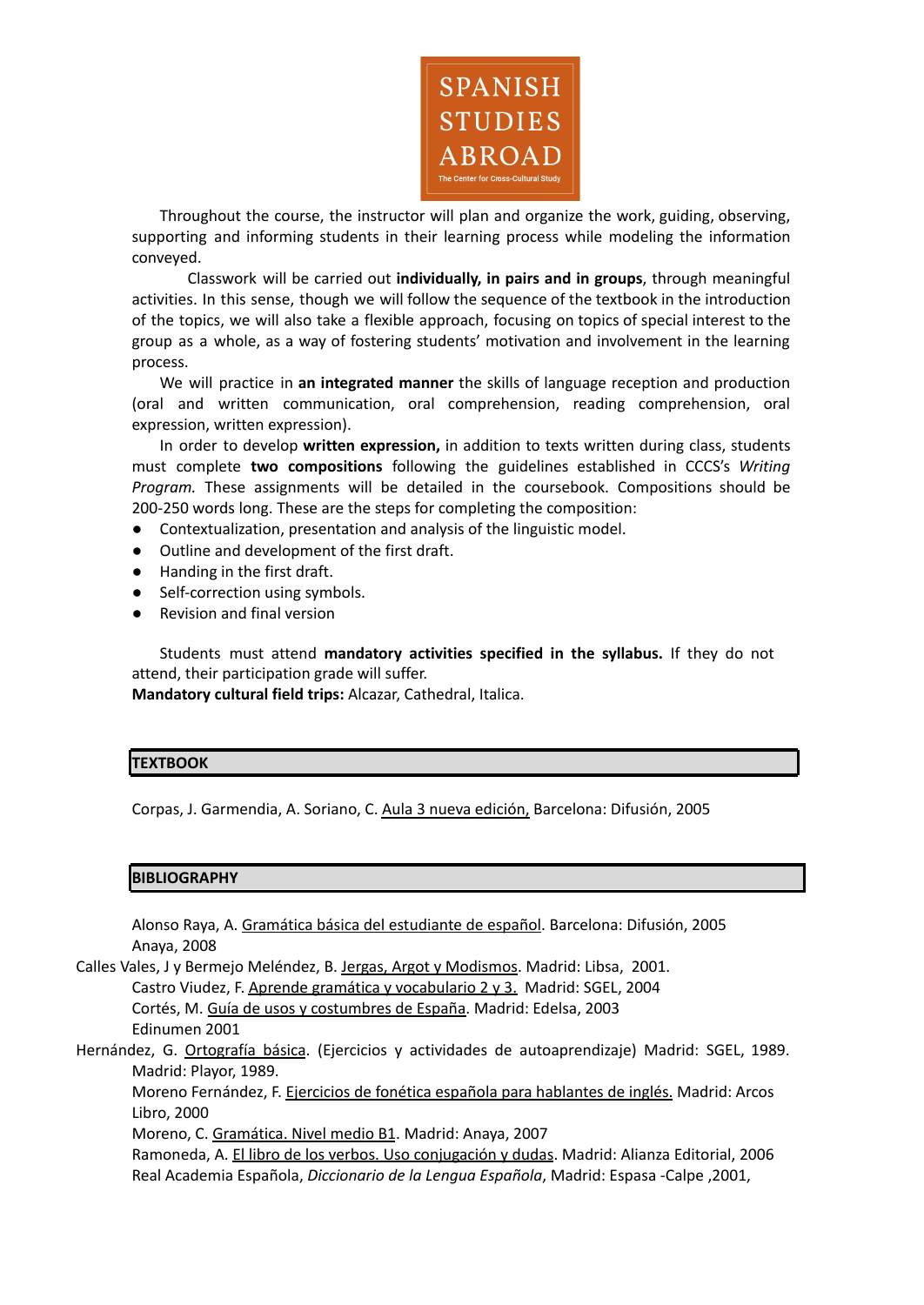

Rubio, P. Verbos españoles conjugados. Madrid: SGEL, 1997 Sanmartín Sáez, J. Diccionario de argot. Madrid: Espasa-Calpe, 1999.

Seco, M. Diccionario fraseológico documentado del español actual. Madrid: Aguilar, 2004

Seco, Manuel. Diccionario de dudas y dificultades de la lengua española. Madrid: Espasa Calpe, 1990.

VV.AA. Diccionario para la enseñanza de la lengua española. Español para extranjeros*.* Barcelona: VOX., 2002

VV.AA. Al habla. Tácticas de conversación, Madrid: SM, 1994 [www.cvc.cervantes.es](http://www.cvc.cervantes.es) [www.rae.es](http://www.rae.es)

(All manuals and dictionaries are available in our library for students who wish to use them).

## **EVALUATION**

| 1. Participation     | 25% |
|----------------------|-----|
| 2. Written test      | 20% |
| 3. Oral presentation |     |
|                      | 10% |
| 4. Compositions      | 20% |
| 5. Final exam        | 25% |

Attendance is mandatory. Only health-related absences will be excused. In these cases, the student must provide a medical certificate. An unexcused absence will affect the participation grade in the following manner:

- Complete absence -20 points.
- Partial absence -5 points per absence.

# **0. OTHER REQUIREMENTS**

**It is a CC-CS and class requirement to participate in a language exchange. There will be a** *special activity* **in the Center to meet your exchange.**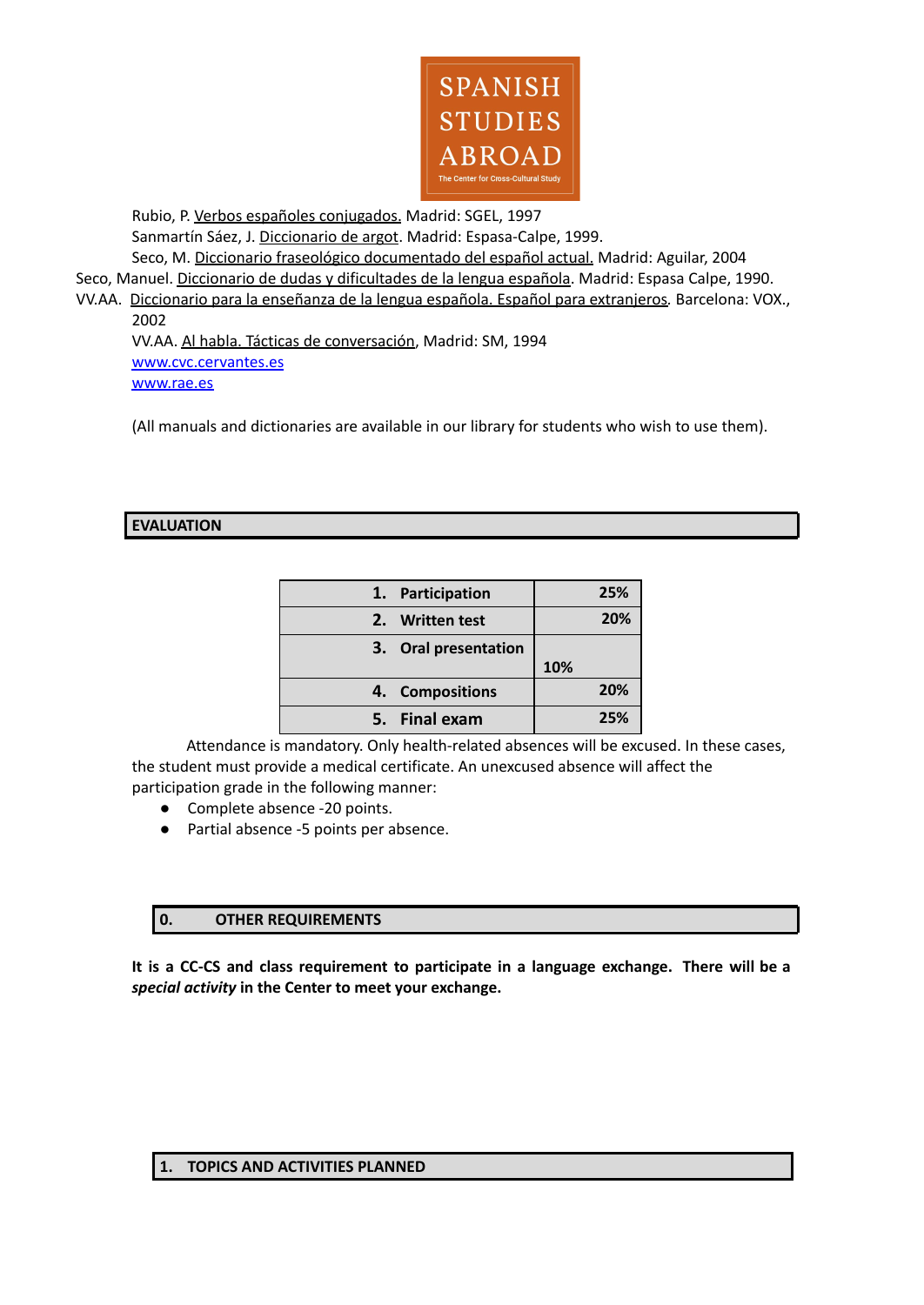

|       | Topic / Activity planned                                                                                                                                                                                                                                                                                                                                                                                                                                                         |  |
|-------|----------------------------------------------------------------------------------------------------------------------------------------------------------------------------------------------------------------------------------------------------------------------------------------------------------------------------------------------------------------------------------------------------------------------------------------------------------------------------------|--|
| Day 1 | <b>Functional content:</b><br>Speak of habits in the present and relay<br>past experiences.<br>Speak of the beginning and duration of an<br>action.<br>Express the location of an action in time.<br><b>Grammatical content:</b><br>Structures for expressing location and<br>duration in time.<br>Infinitive and gerund structures.<br><b>Cultural content:</b><br>Curiosities of Seville.<br><b>Final assignment:</b><br>Make a report on the characteristics of the<br>class. |  |
| Day 2 | <b>Functional content:</b><br>Expressing prohibition and obligation<br>Impersonal expressions.<br><b>Grammatical and lexical content:</b><br>Soler + infinitive<br>Quantifiers.<br>The imperative and some of its uses<br>Se + third personal singular + noun<br>Vocabulary related to the academic world.<br><b>Cultural content:</b><br>Linguistic map of Spain.<br>Spanish habits, customs and lifestyles.<br><b>Final assignment:</b><br>Write the class rules.              |  |
| Day 3 | <b>Functional content:</b><br>Locate actions in the past and present.<br><b>Grammatical content:</b><br>Some uses of the preterit imperfect.<br>Time markers for the present and the past.<br>Ya no/ todavía + present.<br><b>Cultural content:</b><br>Political and social changes throughout<br>Spanish history.<br>Final assignment: Write about a historical                                                                                                                 |  |
|       | period. (Composition 1)                                                                                                                                                                                                                                                                                                                                                                                                                                                          |  |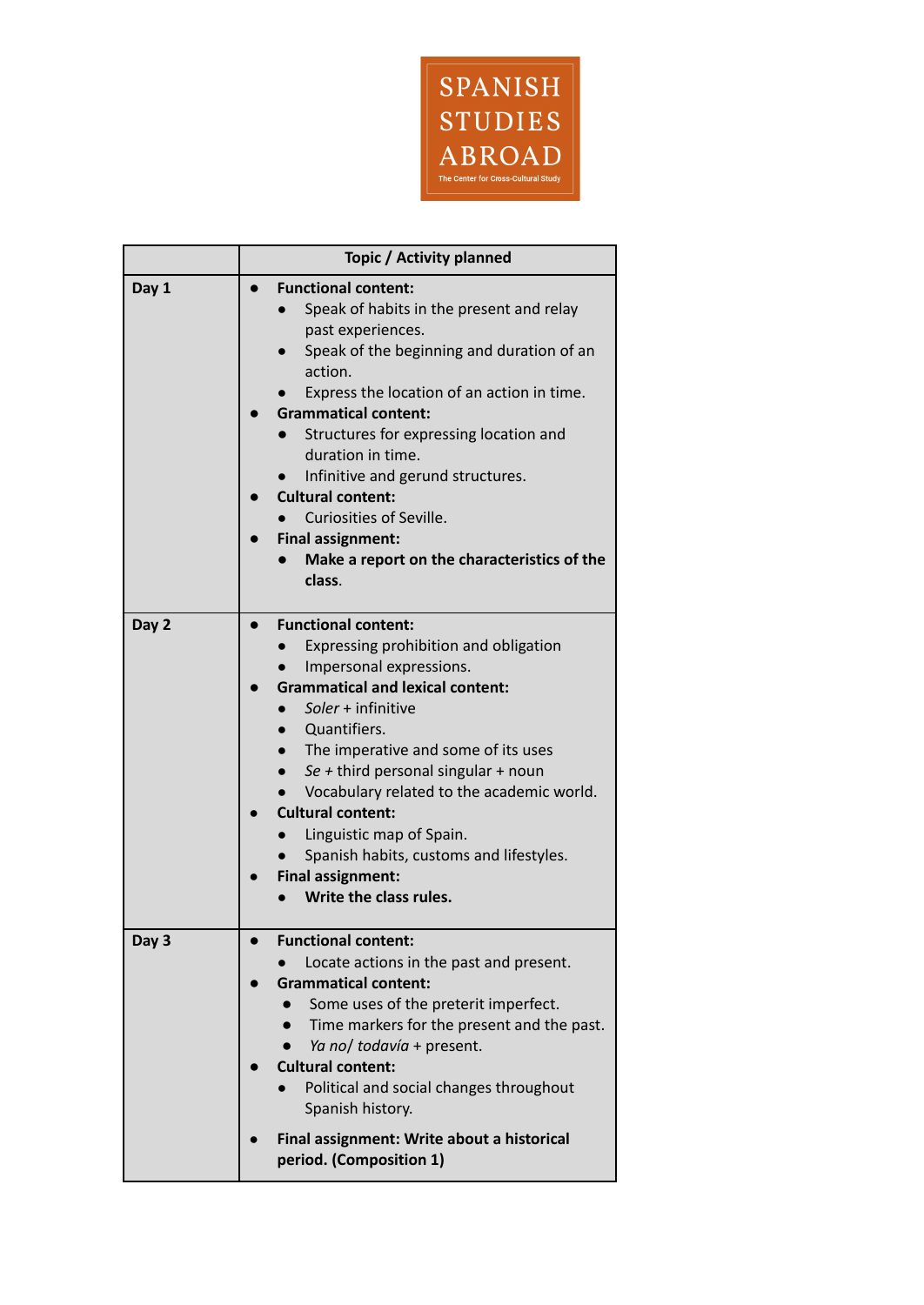

٦

| Day 4 | <b>Functional content:</b>                                        |
|-------|-------------------------------------------------------------------|
|       | Arguing and debating.                                             |
|       | <b>Grammatical and lexical content:</b>                           |
|       | Structures for presenting, accepting or                           |
|       | rejecting an opinion.                                             |
|       | Character adjectives                                              |
|       |                                                                   |
|       | <b>Cultural content:</b>                                          |
|       | <b>MANDATOR FIELD TRIP: Italica</b>                               |
|       | <b>Final assignment:</b>                                          |
|       | Discussion on a topic of interest to the                          |
|       | group.                                                            |
|       | <b>HAND IN COMPOSITION 1</b>                                      |
|       |                                                                   |
| Day 5 | <b>Functional</b><br>$\bullet$                                    |
|       | content:                                                          |
|       | Fiving recommendations and instructions                           |
|       | Describing a scene in the past and the                            |
|       | present                                                           |
|       | <b>Grammatical and lexical content:</b>                           |
|       | The imperative and some of its uses                               |
|       | Direct and indirect object pronouns                               |
|       | Vocabulary related to ads and marketing                           |
|       | campaigns                                                         |
|       | <b>Cultural content:</b>                                          |
|       | Publicity and lifestyle; past and present                         |
|       | advertisements                                                    |
|       | Final                                                             |
|       | assignment:                                                       |
|       | Design a                                                          |
|       | marketing                                                         |
|       | campaign                                                          |
|       |                                                                   |
| Day 6 | <b>Functional content:</b>                                        |
|       | Talking on the phone, giving and receiving                        |
|       |                                                                   |
|       | messages                                                          |
|       | Relaying others' words<br><b>Grammatical and lexical content:</b> |
|       |                                                                   |
|       | Use of the pronouns me, te, le with verbs.                        |
|       | Vocabulary related to the cellphone and                           |
|       | the Internet                                                      |
|       | <b>Cultural content:</b>                                          |
|       | Forms of address in Spain and other                               |
|       | Spanish-speaking countries                                        |
|       | <b>Final assignment:</b>                                          |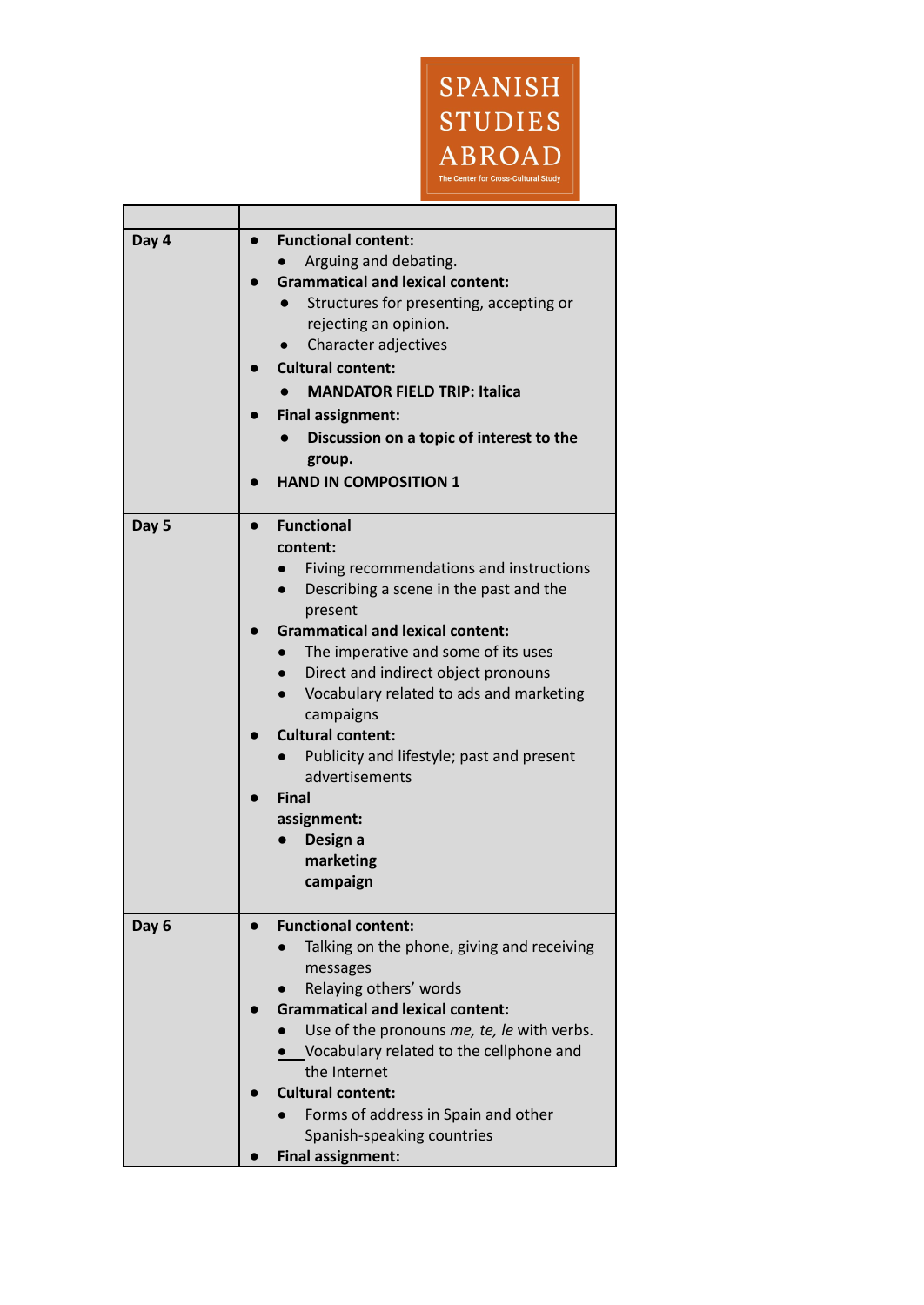

|       | Writing and orally conveying messages.                                                                                                                                                                                                                                                                                                                                                                                                                                                                                                            |  |
|-------|---------------------------------------------------------------------------------------------------------------------------------------------------------------------------------------------------------------------------------------------------------------------------------------------------------------------------------------------------------------------------------------------------------------------------------------------------------------------------------------------------------------------------------------------------|--|
| Day 7 | <b>Functional content:</b><br>Relaying the past and sequencing actions.<br><b>Grammatical content:</b><br>Contrasting the preterite imperfect and the<br>simple preterite<br><b>Cultural content:</b><br>Landmarks in Spanish history.                                                                                                                                                                                                                                                                                                            |  |
|       | <b>WRITTEN TEST</b>                                                                                                                                                                                                                                                                                                                                                                                                                                                                                                                               |  |
| Day 8 | <b>Functional content:</b><br>Relating the past and sequencing actions<br>(cont.)<br><b>Grammatical and lexical content:</b><br>Forms of estar in the past + gerund<br>Some tie markers.<br>Vocabulary related to sports<br><b>Cultural content:</b><br><b>Curiosities</b><br>related to                                                                                                                                                                                                                                                          |  |
|       | Spanish<br>sports.<br><b>Final assignment:</b><br><b>COMPOSITION 2. Narration on</b><br>memories and emotions.                                                                                                                                                                                                                                                                                                                                                                                                                                    |  |
| Day 9 | <b>Functional content:</b><br>Granting or requesting a favor.<br>Requesting and giving permission.<br>Excusing oneself.<br>Showing gratitude.<br><b>Grammatical and lexical content:</b><br>Structures related to Functional content.<br>Character adjectives.<br>Expressions of gratitude.<br><b>Cultural content:</b><br>Forms of address: degrees of formality and<br>informality in discourse.<br><b>MANDATORY FIELD TRIP:</b><br>Alcazar/Cathedral<br><b>Final assignment:</b><br>Acting out situations where you must<br>request something. |  |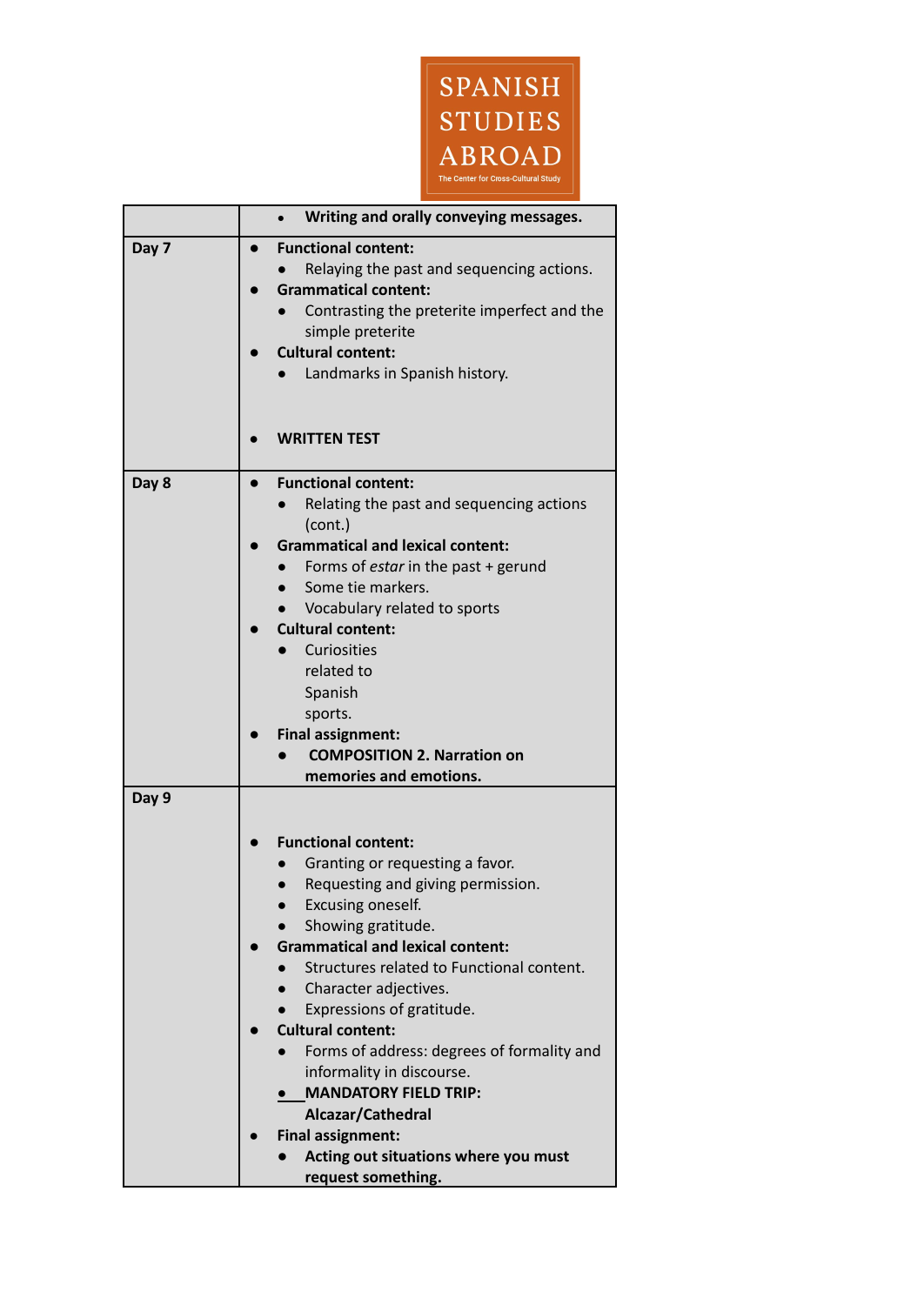

| <b>Day 10</b> | <b>Functional content:</b><br>Speaking about future actions and events.<br>Expressing conditions.<br>Forming hypotheses.<br><b>Grammatical and lexical content:</b><br>Tools for forming a hypothesis.<br>• Vocabulary related to social concerns<br>appearing in the news.<br><b>Cultural content:</b><br>Social<br>concerns<br>in Spain<br>today. |
|---------------|-----------------------------------------------------------------------------------------------------------------------------------------------------------------------------------------------------------------------------------------------------------------------------------------------------------------------------------------------------|
|               | <b>Final assignment:</b><br>Oral presentation on what we will be like<br>and what we will do when we are older.                                                                                                                                                                                                                                     |
| <b>Day 11</b> | <b>Functional content:</b><br>Narrating in the present.<br>Summarizing an argument<br><b>Grammatical and lexical content:</b><br>Some connectors for relating.<br>Vocabulary related to film.<br><b>Cultural content:</b><br>Spanish<br>cinema.<br><b>Final assignment:</b><br>Summarize a Spanish short film and<br>express your opinion of it.    |
| <b>Day 12</b> | <b>Functional content:</b><br>Describing and evaluating songs.<br>Narrating biographies.<br><b>Grammatical and lexical content:</b><br>Structures for expressing an opinion.<br>Vocabulary related to songs and music.<br><b>Cultural content:</b><br><b>Spanish</b><br>music.<br><b>MANDATORY FIELD TRIP:</b><br>Alcazar/Cathedral                 |
|               | Final assignment.                                                                                                                                                                                                                                                                                                                                   |